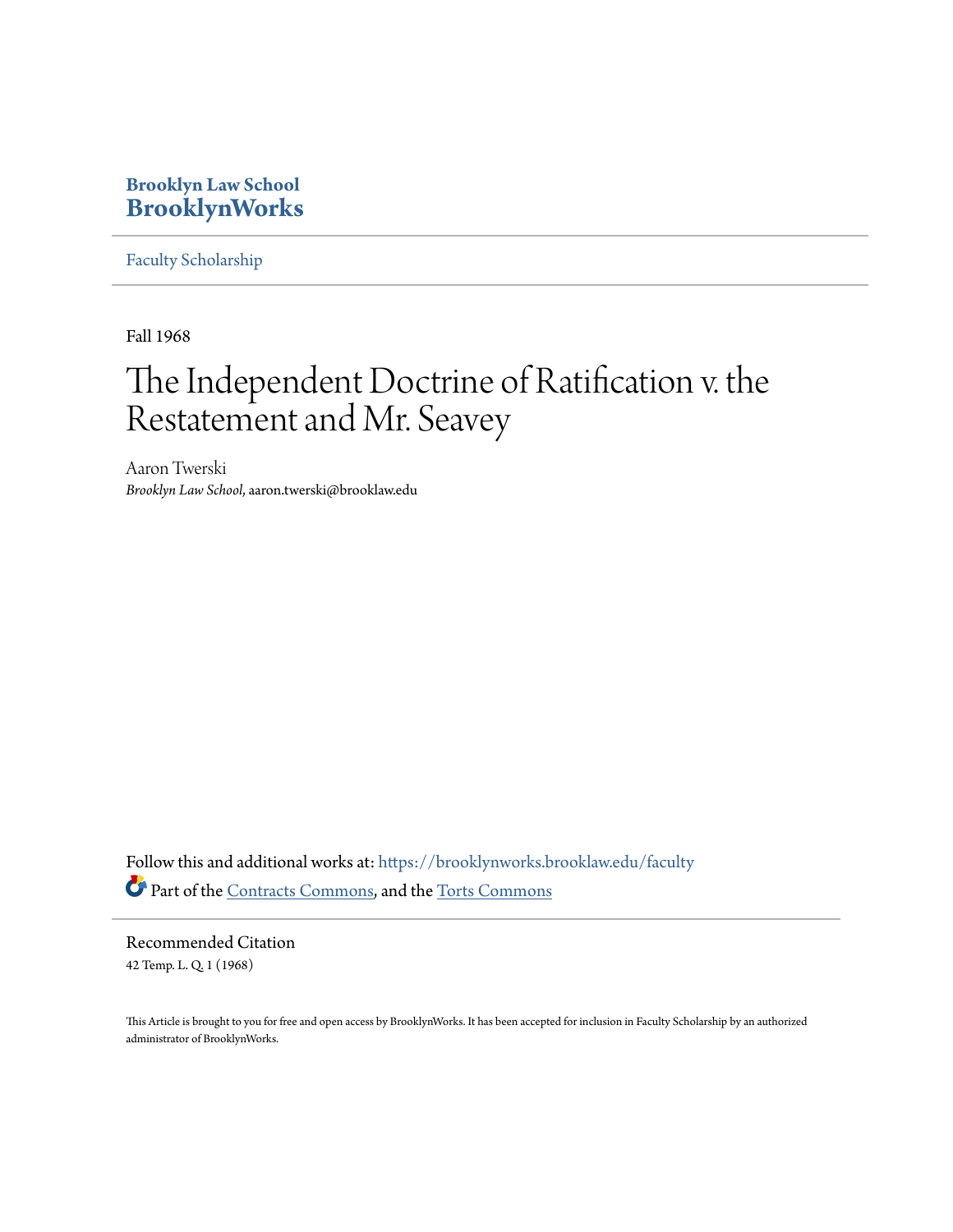## **TEMPLE LAW QUARTERLY**

#### o **1968 TEMPLE UNIVERSITY OF THE COMMONWEALTH SYSTEM OF HIGHER EDUCATION**

VOL. **42 NO. I** FALL 1968

### THE **INDEPENDENT** DOCTRINE OF RATIFICATION **V.**

#### THE **RESTATEMENT AND** MR. **SEAVEY**

*Aaron D. Twerskit*

If one were to ask any student of the law who has even a passing familiarity with fundamental agency concepts to explain the basic rationale underlying those concepts, one could expect for the most part a lucid explanation. In the main, the rules of agency make good common sense. They generally conform to the exigencies of the business community with comparative ease and rarely conflict with the contract and tort principles which provide the matrix for their operation.' The doctrine of ratification is an exception. Simply stated, it provides that a principal who subsequently consents to the unauthorized act of his agent or one who purports to be his agent can acquire rights and be subjected to liabilities with the same effect as if the act were originally authorized.<sup>2</sup>

It is apparent from the mere exposition of the doctrine that its rules of operation are not reconcilable with those of contract and tort law.<sup>3</sup> That one can bind himself to a contract retroactively,<sup>4</sup> without

**1.** The doctrine of "inherent agency power" imposes liability on a principal for acts of an agent even though there is no tort, contract, or restitutional theory to account for such liability. RESTATEMENT (SECOND) OF AGENCY § 8A (1957) [hereinafter cited as **RESTATEMENT].** The Restatement acknowledges that liability under this doctrine is purely a product of the agency relationship; *i.e.,* the principal is held liable for certain unauthorized acts of an agent as a cost of doing business through an agent. *1d.* comments a, *b. See also* Kidd v. Thomas A. Edison, Inc., 239 F. 405 (S.D.N.Y. 1917) (L. Hand, **J.).**

2. **RESTATEMENT** § **82;** W. **SEAvEY,** LAW **OF** AGENCY § **32A** (1964) [hereinafter cited as SEAvEY].

 $\sim 10^4$ 

 $\label{eq:2.1} \mathcal{L}(\mathbf{z}) = \mathcal{L}(\mathbf{z}) = \mathcal{L}(\mathbf{z})$ 

 $\langle \sigma_{\rm{tot}} \rangle$ 

 $\label{eq:3.1} \frac{1}{\Phi_{\rm{eff}}(t)}\left(\frac{1}{\Phi_{\rm{eff}}(t)}\right)^{1/2}\left(\frac{1}{\Phi_{\rm{eff}}(t)}\right)^{1/2}$ 

 $\sim 842\%$ 

3. SEAvEY **§** 32A.

4. **RESTATEMENT §§.100,** 10A.

 $\sim 14.7$  m  $\sim 10$ 

 $(1)$ 

t A.B., Beth Medrash Elyon; J.D., Marquette University; Teaching Fellow, Harvard Law School, 1966-67; Assistant Professor of Law, Duquesne University.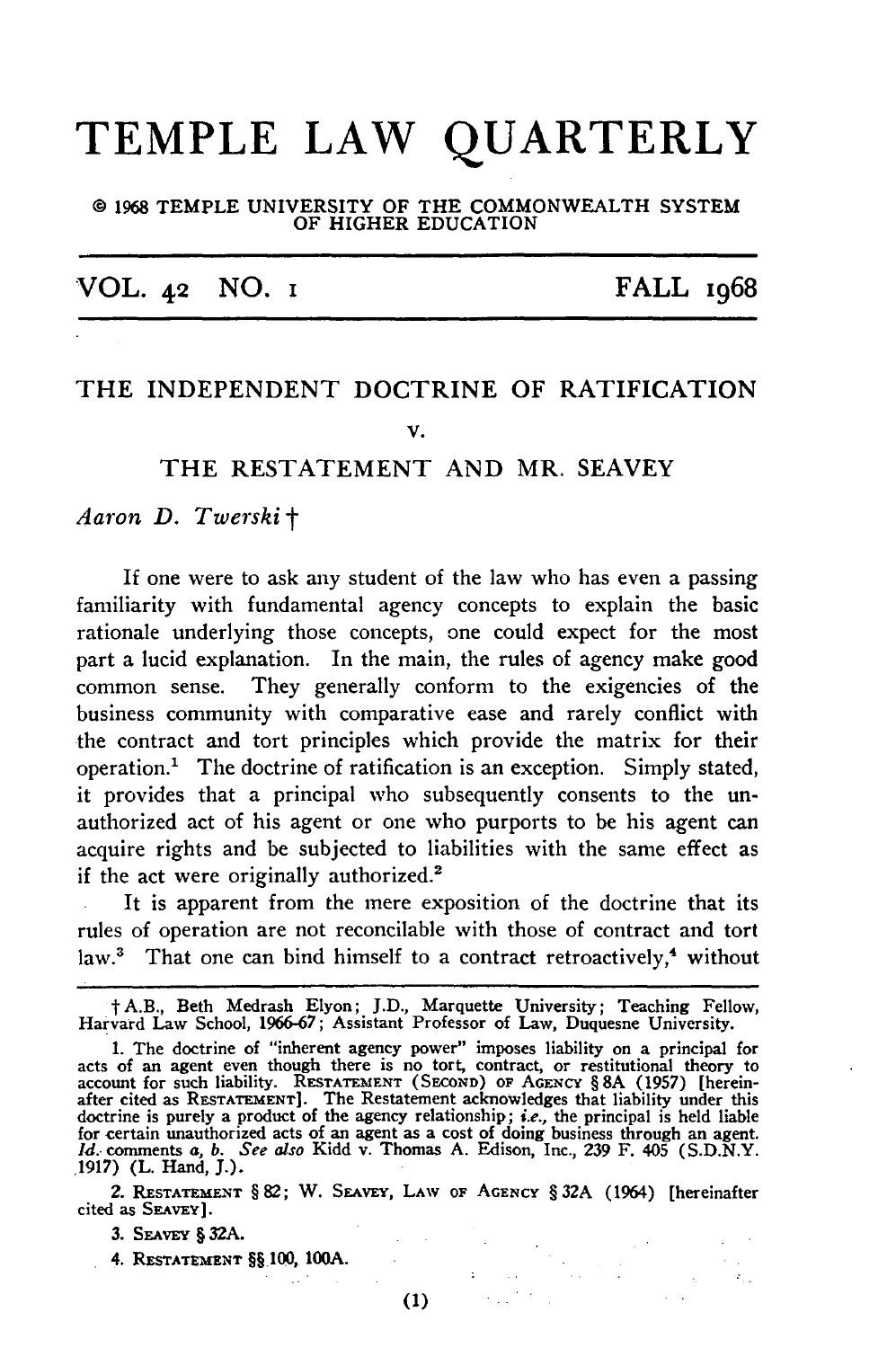receiving consideration,<sup>5</sup> and without communication to the other contracting party **6** is clearly violative of fundamental contract principles. Nor did traditional tort law recognize that a person could become liable for compensatory<sup>8</sup> or even punitive damages<sup>9</sup> after the completion of a tort, when the tortfeasor was not his agent at the time the tort was committed.<sup>10</sup> Given these incongruities, it is not at all difficult to sympathize with those commentators who have attacked ratification as being an anomaly in the law,<sup>11</sup> absurd,<sup>12</sup> or a foolish fiction.<sup>13</sup> Although they had before them a doctrine which worked at cross-currents with well-established common law concepts, they could not discover a coherent and comprehensive rationale to justify its existence.

In truth, even the staunchest defenders of the ratification doctrine can be described as mildly uncomfortable with its operation in certain instances <sup>14</sup> and utterly at loss to explain its complexities in others.<sup>15</sup> For example, courts were early faced with the question whether a principal could bind a third party who had dealt with a purported agent if the third party learned of the agent's lack of authority and sought to withdraw prior to ratification by the principal.<sup>16</sup> Under the rules of ratification the rights and liabilities of both parties to the contract relate back to the time when the third party contracted with the purported agent.<sup>17</sup> To be consistent, the withdrawal of the third party should be ineffective, since "relation back" goes into effect as soon as

**9.** Gindin v. Baron, **11 N.J.** Super. **215,** 78 **A.2d 297 (App.** Div. **1951) ;** Tauscher v. Doernbecher **Mfg.** Co., **153** Ore. **152, 56 P.2d 318 (1936).**

**10.** For the reasons offered for vicarious liability see W. PROSSER, **LAW OF TORTS** § 68 (3d ed. 1964). The reasons all place heavy emphasis on the ability of the master to control and select the servant. This rationale obviously will not explain the ratifi-cation of a tort since the master enters the scene after the tort has been committed.

**11.** Mechem § 145.

12. Holmes, *Agency,* **5** H~av. L Rzv. **1,** 14 **(1891).**

**13. J.** EwnrT, WAwmE DismmuTm **129** n.1 **(1917).**

14. **RESTATEMENT § 82,** comment *d.* Mechem takes the position that ratification of a purported agent's tort makes no sense at all and rests solely on the mechanical application of the maxim, *Omnis ratihabitio retrotrahitur et mandato priori aequiparatur* (every ratification relates back and is equivalent to a prior authority). MECHEM 99212-14.

**15. MECHEM § 251.** 

16. Equity Mut. Ins. Co. v. General Cas. Co., **139** F.2d 723 (10th Cir. 1943); Bardusch v. Hofbeck, **139** N.J. Eq. 327, 51 A.2d 231 **(Ch.** 1947); Atlee v. Bartholomew, **69** Wis. 43, 33 N.W. 110 (1887); Dodge v. Hopkins, 14 Wis. 630 (1861); **RESTATEMENT,** Reporter's Notes to § **88** and cases cited therein.

**17. RESTATEMENT §§** 100, **100A.**

**<sup>5.</sup> RESTATEMENT** § **82,** comment *c.*

**<sup>6.</sup> RESTATEMENT § 95.**

*<sup>7.</sup> See generally* **RESTATEMENT OF** CONTRACrS § **19 (1932); 1 A. CORBIN, CON-TRAcrS §§ 67, 109** (1963). A contract is deemed made at the time when the last act necessary **for its formation** is **done. RESTATEMENT OF** CoNRAcrs **§** *74* **(1932).**

**<sup>&</sup>amp;** Dempsey v. Chambers, 154 Mass. 330, **28** N.E. **279** (1891); F. **MECHEM, OUT-LINES OF THE LAW OF AGENCY** §§ **212-13** (4th ed. **1952)** [hereinafter cited as **MECHEM].**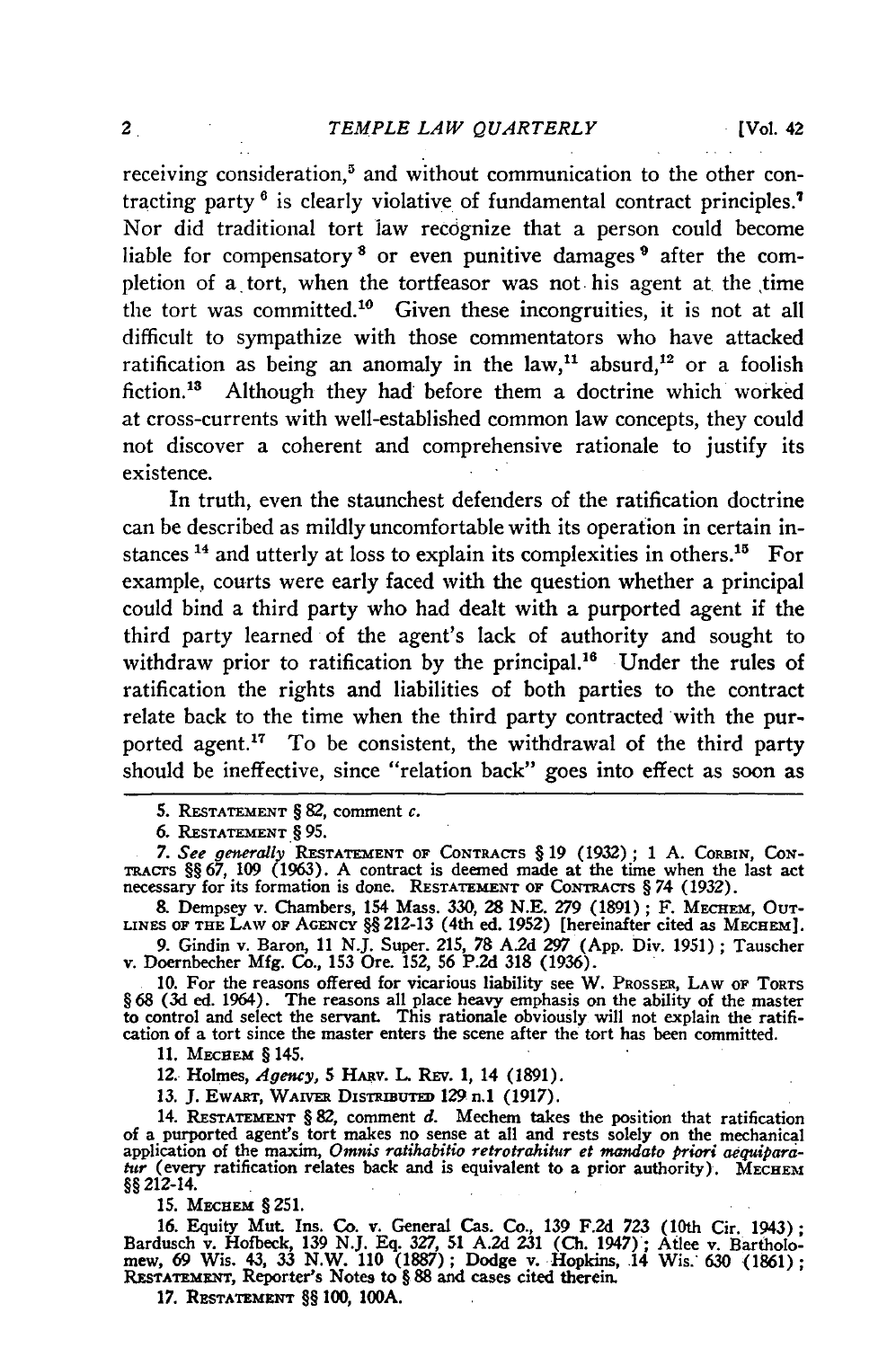the principal ratifies.<sup>18</sup> To avoid this result the argument has been made that it would be unfair to permit the principal to ratify when he has paid no consideration to the third party to hold the offer open.<sup>19</sup> The problem with this approach is that it relies on a principle of contract law. Yet the doctrine of ratification itself is in violation of contract principles.<sup>20</sup> The result is a doctrine of ratification that is disjointed rather than unified.

One might hope that such eclecticism would not have been tolerated for long and that an attempt would have been made to develop some fundamental principles which would impose order in this seemingly chaotic area of the law. Instead **one** finds apology in the place of reason and tortured analogy substituted for painstaking analysis. We are told that the "unique" **21** doctrine of ratification is a "beneficent" one that "hurdles the technicalities of torts and contracts"; **22** that its inconsistencies should be tolerated because it "has been found for the most part to satisfy the needs of the commercial community"; **<sup>23</sup>** and that it is justified because "in most cases, it corrects minor errors of agents without harm to anyone." **24** Lest our historical sensibilities be offended we are assured that the "relation back" doctrine is not a novel concept at all: a third party beneficiary contract in which *A* has promised *B* to pay *C* relates back and becomes enforceable **by** *C* only after he has elected to bind  $A^{25}$  "Estoppel by deed" is brought forth

20. See text accompanying notes 3-7 supra.<br>21. 1 F. Mechem, OUTLINES OF THE LAW OF AGENCY § 345 (2d ed. 1914).<br>22. Seavey, Ratification—Purporting to Act as Agent, 21 U. CHI. L. REV. 248.

**250** (1954). 23. SEAVEY **§ 32A.** 24. *Id.*

25. Seavey, *The Rationale of Agency,* 29 **YALE** L.J. **859, 890** (1920). The view that the rights of a third party beneficiary do not vest until the beneficiary knows of the contract and assents to it has met with strong criticism. *See Hughes v. Gibbs*, 55 Wash. 2d 791, 350 P.2d 475 (1960); Annot., 53 A.L.R. 178 (1928). One author states that those courts which have taken the position that the assent of the beneficiary is a necessary element have been motivated **by** the unrealistic desire to make the beneficiary privy to the contract. He forcefully argues that the interests of third parties should be deemed mere expectancies unless the beneficiaries have changed their positions before being notified of any attempted di after ratification unless the principal had somehow acted to his detriment. Permitting

**<sup>18.</sup>** Seavey contends that to permit "relation back" to bind a third party wishing to withdraw prior to ratification "is to worship the fiction of relation back as a transcendental shrine **. . ."** He sharply criticizes the English cases for permitting a principal to ratify under these conditions. Seavey, *The Rationale of Agency,* **29 YALE** L.J. **859, 891 (1920).** Wambaugh, *A Problem as to Ratification,* **9** HARv. L. **REv. 60 (1895),** correctly points out that logic only dictates that if ratification takes place, then it relates back; but in the withdrawal cases we are faced with the question of whether or not a principal may ratify. Nevertheless, we cannot hide from the fact that after seventy years of comment **by** courts and scholars the only reasoning which supports the American cases which refuse a principal the right to ratify if the third party has withdrawn is the principle of contract law that an offer may be withdrawn at any time prior to acceptance, except in the cases of promissory estoppel and option contracts For the author's suggested solution to the dilemma see text pp. 13-14 *infra.*<br>19. SEAVEY § 35.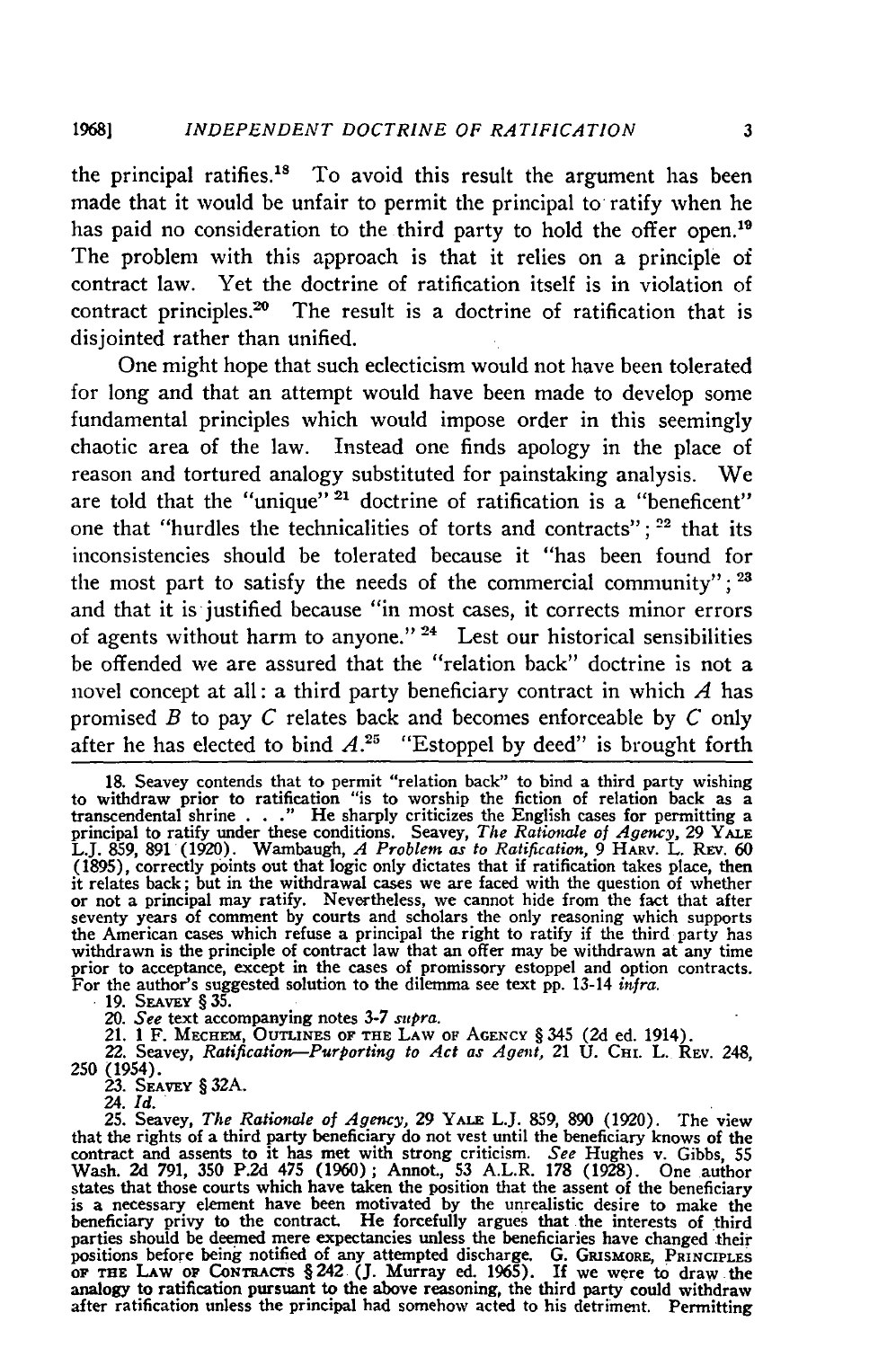as a close analogy: if a person purports to convey property which he does not own but later acquires, the transferee's title dates from the time of the attempted transfer because that was "the manifest intent of the parties." **26**

Perhaps Professor Seavey is correct in his assumption that the longevity of the ratification doctrine is indicative of its expediency and utility,<sup>27</sup> but one can hardly be satisfied with  $ex$  post facto legal reasoning which stops at the fact that a legal concept works without inquiring *why* it works. Furthermore, the failure to articulate clearly a sound rationale for a legal doctrine and the willingness to live with rules that are not clearly understood inevitably extend once-useful concepts by analogy to areas of the law in which they do not properly belong. An examination of the ratification doctrine has led this writer to conclude that it merits independent recognition as a viable *agency* concept. The failure to recognize its independent significance has unfortunately led to its misapprehension and misapplication and has caused needless confusion to generations of students who have sought to reconcile ratification with traditional common law rules.

#### A HYPOTHETICAL **CASE AND A SUGGESTED** RATIONALE

On a hot summer day *T* wanders onto a construction site looking for work, and is hired by *A,* who purports to be in charge of hiring

*27. See* **SFAvEy** § **32A.**

the third party to withdraw after ratification **by** the principal would destroy the utility of the doctrine. It is not intended that this analogy be taken seriously since the policy considerations which determine when the rights of a third party beneficiary vest and when ratification becomes effective are so divergent that there is no good reason for the results in the two cases to be similar. In the case of a third party beneficiary there is no injustice in permitting the promisor and promisee to rescind the contract if the third party has not acted to his detriment because of his expectancy. He was not a<br>party to the transaction which gave rise to the underlying obligation and can lay no<br>claim to a right which he did not bargain for. In the is, Does *T,* who bargained with one purporting to be the agent of *P,* receive the benefits of a contract *for which he bargained* if *P* has ratified the agent's act? If the analogy is intended merely to convey that the "relation back" concept was extant at common law, one can hardly find fault with it, but if that is all it signifies, it is of little aid in discerning the reasons underlying the ratification doctrine.

<sup>26.</sup> *See* SEAVEY § 32A. The analogy to estoppel by deed was apparently considered to have special merit because once the grantor receives title to the property it is auto-matically transferred by operation of law to the grantee. Thus, the grantee becomes the owner of the property and loses his right of action for breach of contract agains the grantor. Similarly, when a principal ratifies a contract, the contract relates back to the time of the original agreement between the third party and the purported agent, and the third party loses his cause of action against the agent for breach of warranty of authority. It should be noted that this analogy holds only if we adopt the view that the title acquired by the grantor passes to the grantee by operation of law. According to another view, the grantee may maintain an action against the grantor for breach of covenant or at his election rely upon the estoppel. **3 AMEMICAN LAW OF PROPERTY** § **15.23 (A.** J. Casner ed. 1952). Furthermore, the doctrine of estoppel **by** deed has its roots in the old common law actions of restoration and warrant. 22 HARV. L. REV. 136 (1908). That the concept of "relation back" may be borrowed from an area of the law so heavily laden with tradition is highly suspect.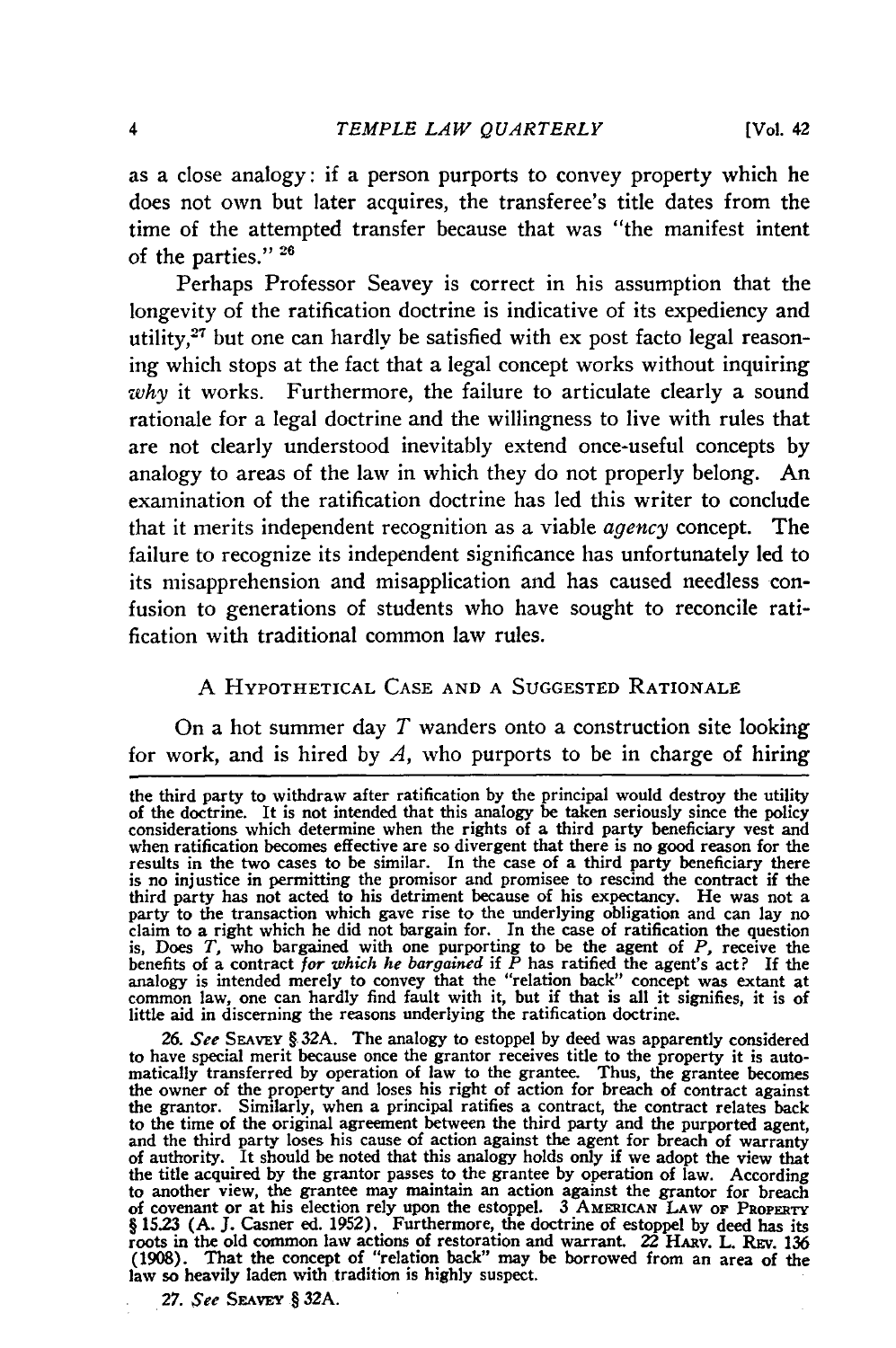for P, but is actually an ordinary workman out on a romp.<sup>28</sup> T is hired to haul concrete blocks on the job for two days at the wage of \$5.00 per hour. After completing his work *T* approaches *P* for payment. *T* informs  $P$  that he was hired by  $A$  at \$5.00 per hour and that he now wishes to be paid. *P* replies, "Bring me a note from *A* stating that you have worked the number of hours you claim and I will pay you." *T* returns with the note. In the interim *P* has had second thoughts on the matter since the going rate for construction workers is only \$4.00 per hour. He informs *T* that *A* had no authority to hire workers and refuses payment.

Let us assume that *T* is intent on exercising his full contractual rights and will not be satisfied with a mere restitutionary action. Given these circumstances, there is no question that *P* would not be bound on the contract but for the doctrine of ratification. There never was an offer made to *P* which he could accept. An offer is an expression of willingness that a contract shall be made in the future (upon acceptance). *T* only assented to a contract which he believed to be binding at the moment he concluded his conversation with *A.* To say that *T* contemplates that *A* may not have the power to contract and therefore is bargaining in the alternative for a contract to be formed when the alleged principal consents is sheer sophistry.<sup>29</sup> That was clearly not *T's* intent. Furthermore, since *T* has completed performance before his encounter with *P,* there is no present consideration passing from *T* to *P* to support *P's* promise to pay.

**Why** then is the law so insistent that *T,* whose contractual rights are nonexistent, be handed gratis a contract valid ab initio under the doctrine of ratification?<sup>30</sup> Clearly  $T$  cannot plead estoppel since he did not act to his detriment as a result of  $P$ 's statement that he would be paid. *A* acted without authority from *P,* and *P* was not responsible for clothing *A* with indicia of apparent authority. Furthermore, *A* did not act within the scope of any "inherent agency power" since *A's* act was not incidental to a transaction he was authorized to undertake.<sup>31</sup>

To answer an agency problem that cuts across the disciplines of both contract and tort and is therefore likely to cause confusion in

**<sup>28.</sup>** Connoisseurs of agency law will recognize a striking resemblance between this case and that perennial casebook favorite, Evans v. Ruth, **129** Pa. Super. 192, **195** A. **163** (1937). **29.** Seavey, *The Rationale of Agency,* 29 YALE L.J. 859, 887 (1920).

**<sup>30.</sup>** The usual approach to the problem of ratification has been to ask why the principal should be given the option to accept or reject a contract in a changing market. *See* **RESTATEMENT** § **82,** comment *d;* Seavey, *supra* note 29, at 888. Mechem points out that the error in this approach is that it conjures up the image of a principal "who wishes in cold blood to become bound on a contract made in his name but **by** a pur- ported agent who lacked authority to bind the purported principal. . . **."** In reality, the vast majority of cases focus on a third party who seeks to hold the principal from avoiding the consequences of his ratification. MECHEM § 197.<br>31. RESTATEMENT § 161.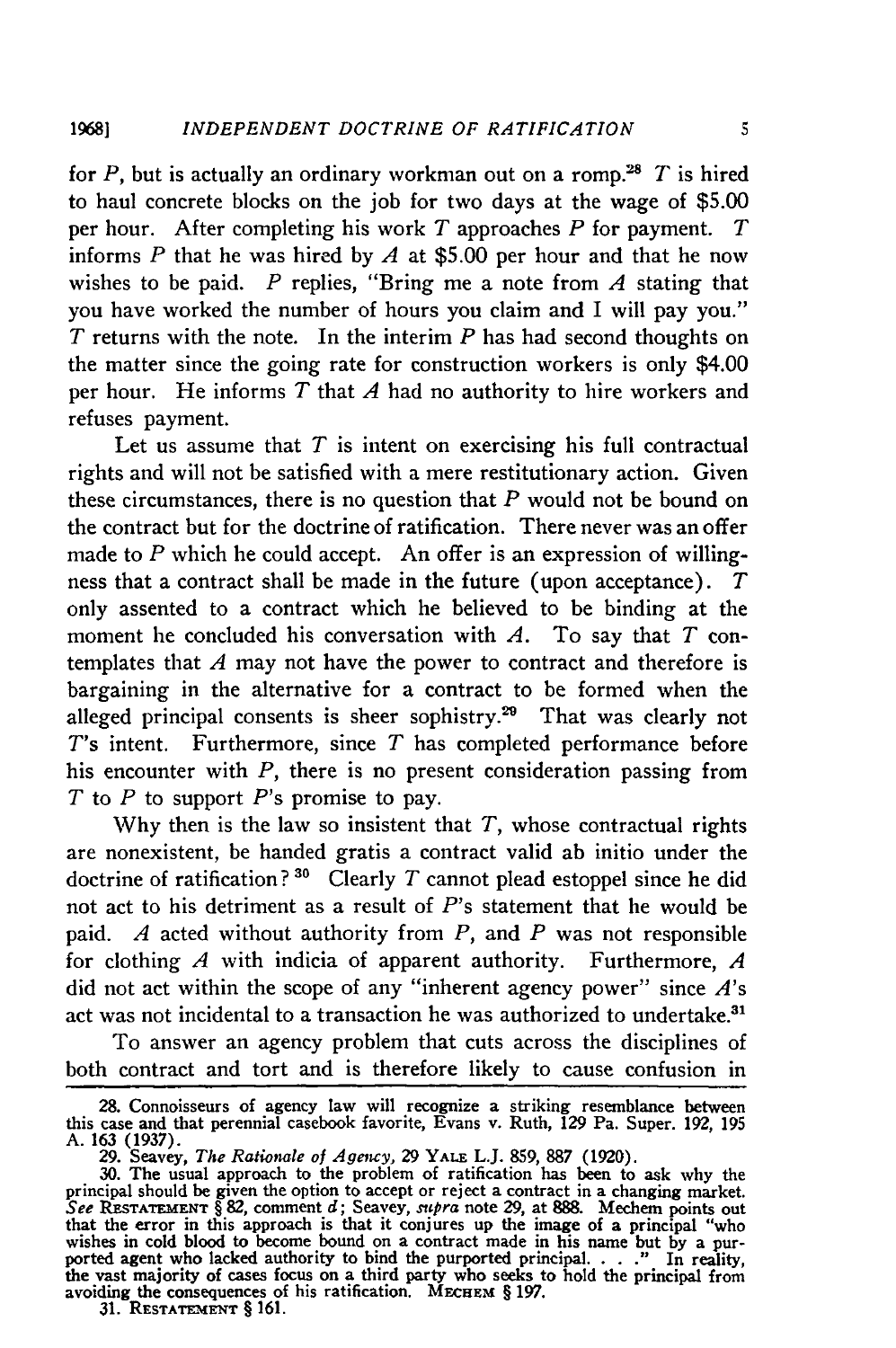both, it would seem particularly appropriate to examine whether there are *agency* values that are being furthered by the ratification of a nonexistent or unauthorized agency. It might be helpful to imagine ourselves in the place of *T* immediately after *P* ratified the transaction. *T* was hired to work on a construction **job** by one who purported to have the authority to hire and who subsequently appeared to have been confirmed in that authority by *P.* Although *A* had usurped without *P's* knowledge whatever authority he appeared to have at the time of contracting by virtue of his dress and demeanor, it would nonetheless offend our sense of justice if after the ratification *T* were denied the benefits of a contract he believed to be in existence. As noted earlier, classical estoppel will not explain our sense of outrage, since *T* has already performed his side of the "contract" and has not acted to his detriment subsequent to the ratification.

It is submitted that a value peculiar to agency is the crucial determinant that has escaped examination in this set of circumstances. For better or worse, it is a fact of life that the vast majority of business transactions are conducted through agents properly operating within the scope of their authority. The case in which an agent exceeds his authority or a person purports to act as an agent without any authority whatsoever is an aberration rather than the norm. Thus, a third party who deals with a person who appears to be an agent acting within the scope of his agency is justified by the usual state of affairs in doing so. If we refuse to hold a principal liable when someone purports to act as his agent or when a real agent acts outside the scope of his authority, it is because we must balance equities to protect an *innocent* principal. It is in this setting that we have made the judgment that a principal will only be held if he has been responsible for giving an agent the trappings of authority, $32$  or if a general agent has acted not unlike agents with similar authority.<sup>33</sup> Now, however, we are faced with the case of a principal who has confirmed an unauthorized act and who therefore cannot wrap himself in the cloak of innocence. *P* has confirmed *T* in his belief that a transaction which had all the markings of a regular business deal was in fact authorized. The transaction appears to be completed. *T* dealt with a person whom he believed to'be an agent and whose credentials he did not investigate in the faith that most agents operate within the bounds of their authority. When *P* himself has acted as though the transaction were in order, *T's* faith in its regularity is reinforced. No doubt crosses his mind that he has in fact been a party to an enforceable contract. In this light, *it is only* 

*32. Id. §* **& 33.** *Id. §* **161.**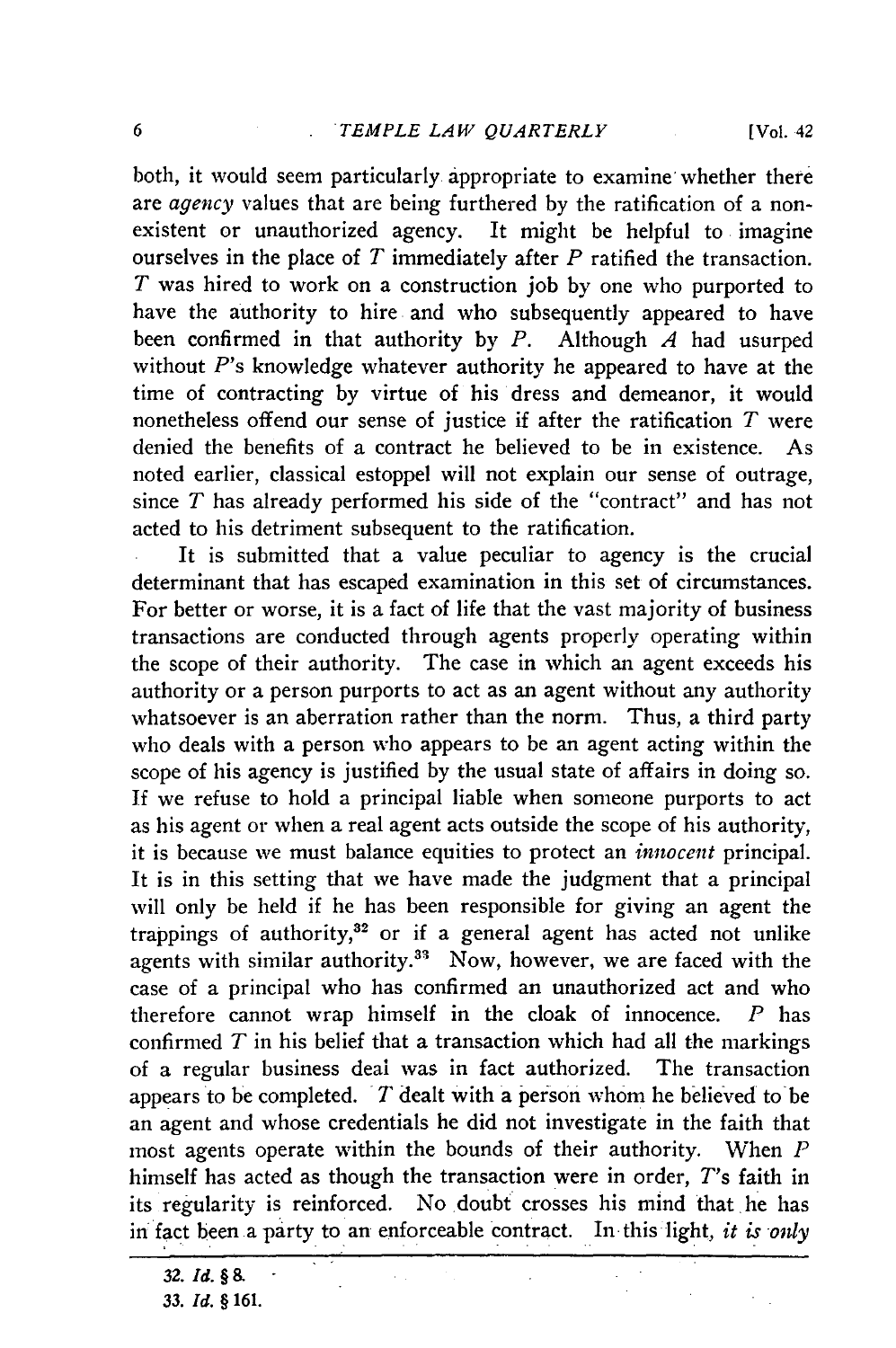*fair that a transaction which has been stamped with regularity from its very inception and whose regularity has been confirmed come to a complete close and be beyond the recall of all parties.* It is this valuethe bringing to a close a business transaction whose appearance of normalcy has been confirmed—which is promoted by the doctrine of ratification.

In a sense the suggested thesis is one that has already met with considerable approval in traditional agency thinking. The doctrine of apparent authority is based on the theory that when a principal appoints an agent he must live with the consequences arising from the appearance of authority with which the agent is clothed. When *T* deals with an agent who has apparent authority, *P* is bound whether or not *T* has acted to his detriment. If he had so acted, there would be no need for an independent theory of apparent authority since the doctrine of estoppel would suffice.<sup>34</sup> Nonetheless,  $P$  is bound even if there has been no detrimental reliance by *T,* and even if the act of the agent may be disavowed without hurting any of the parties involved.<sup>35</sup> It has been argued that the doctrine of apparent authority is nothing more than an expression of the objective theory of contract—that one should be bound by what he says rather than by what he intends.<sup>86</sup> But one cannot slide so easily over the fact that when an agent with apparent authority acts outside the scope of his real. authority it is the objective manifestation of the *agency* with which we are dealing and not the objective manifestation of the principal's contractual will.<sup>37</sup> Thus, if we bind a principal to the unauthorized acts of his agent under the doctrine of apparent authority, it is because we put a premium on finding an agency wherever there is the appearance of one. The business world insists that it be able to rely on the state of affairs as they appear to the normal businessman.

This policy requires little stretching to explain the doctrine of ratification. Once the principal confirms the purported agency relationship to the business world, it should be considered final. Since the agency relationship is such a regular feature of normal business activity, the businessman should have a right to expect that it will not be recalled once confirmed. As agency law recognizes apparent authority to be an independent ground for binding a principal, so can it recognize an independent doctrine of ratification.

34. *Id. § 8,* **comment** *d.*

 $\mathcal{L}^{\mathcal{L}}(\mathcal{L}^{\mathcal{L}}(\mathcal{L}^{\mathcal{L}}))$  , where  $\mathcal{L}^{\mathcal{L}}(\mathcal{L}^{\mathcal{L}})$ 

*35. Id.*

*36. Id.*

37. See Mearns, Vicarious Liability *for Agency Contracts*, 48 VA. L. REV. 50, 53 **(1962).**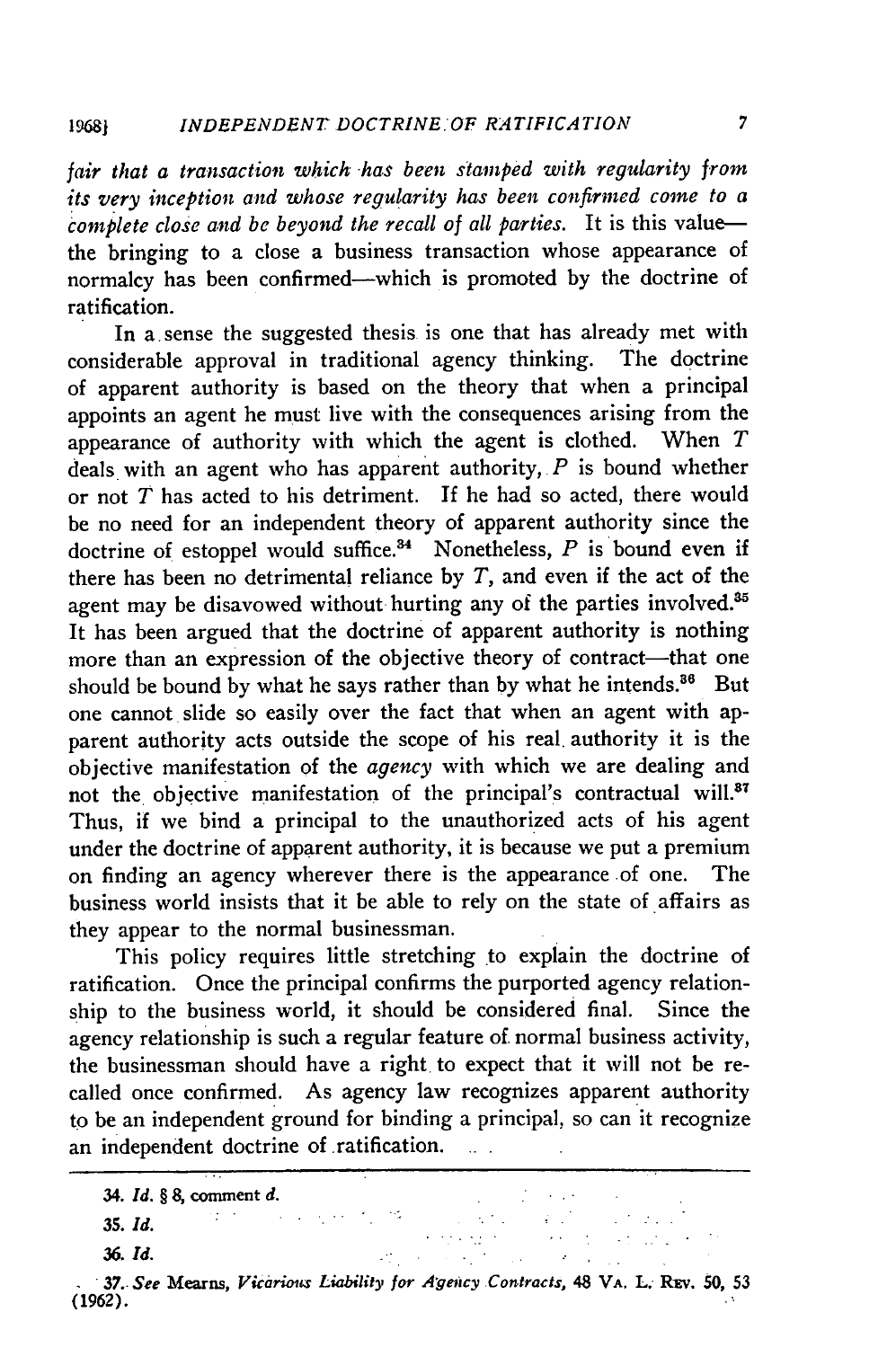$\mathcal{O}$ 

#### THE **RULES ANALYZED**

If the above-proposed thesis has merit, it should facilitate the explanation not only of the basic theory of ratification but also of its rules of operation, which have been followed more from a sense of tradition than from understanding. Although an exhaustive study of minutiae will not be undertaken here, it is hoped that the more troublesome rules will be seen as indeed furthering the objectives of the ratification doctrine.

#### *A. Purporting to Act as Agent*

It is well settled today that a consensual transaction with a third person can be ratified only if the agent purported to act for another.<sup>38</sup> The rationale offered for this rule is that when there is a transaction between the purported agent and a third person, ratification grants to the third party what he expected to get through his dealings with the agent. Thus, if *T* did not intend to deal with the principal there is no reason for the doctrine of ratification.<sup>89</sup>

What of the case, however, where the agent admits to the third party that he does not have the authority to act for his principal? Is it a requisite for effective ratification that the agent, in addition to purporting to be an agent, must also purport to have adequate authority for the transaction? Strangely enough, it is the position of both the First **"** and Second Restatements of Agency **<sup>4</sup> '** that a principal may ratify an agreement made by an agent who admitted to the third party that he was without authority to act for his principal.

The Restatement itself offers little in the way of reasoning for this somewhat strange proposition. In 1952, however, the case of *Hirzel Funeral Homes, Inc. v. Equitable Trust Co.*<sup>42</sup> produced a professor's classroom hypothetical upon which the late Professor Seavey felt bound to comment.<sup>43</sup> A young man died and his divorced mother sought to arrange a funeral service for him with a local mortician. The mother admitted to the mortician that she was not authorized to arrange the funeral service at the father's expense, but would attempt to prevail on him to bear the cost of the funeral. After the funeral, the father agreed to pay for the burial out of the proceeds of the boy's life insurance policy of which he was the beneficiary. He later reneged on the

**<sup>38.</sup> RESTATEMENT** § **85** and cases **cited in** Reporter's Notes thereto.

**<sup>39.</sup>** RESTATEMENT § **85 (1),** comment **a.**

**<sup>40.</sup> RESTATEMENT (FiRsT) oF AGENCY** § **85(1), comment** *c* **(1933).**

<sup>41.</sup> **RESTATEMENT** § **85(1),** comment *e.*

**<sup>42.</sup>** 46 Del. **334, 83 A.2d 700** (Super. Ct. **1951).**

*<sup>43.</sup>* Seavey, *Ratification-Purporting to Act ar Agent,* 21 **U. CHt. L.** REv., **248** (1954).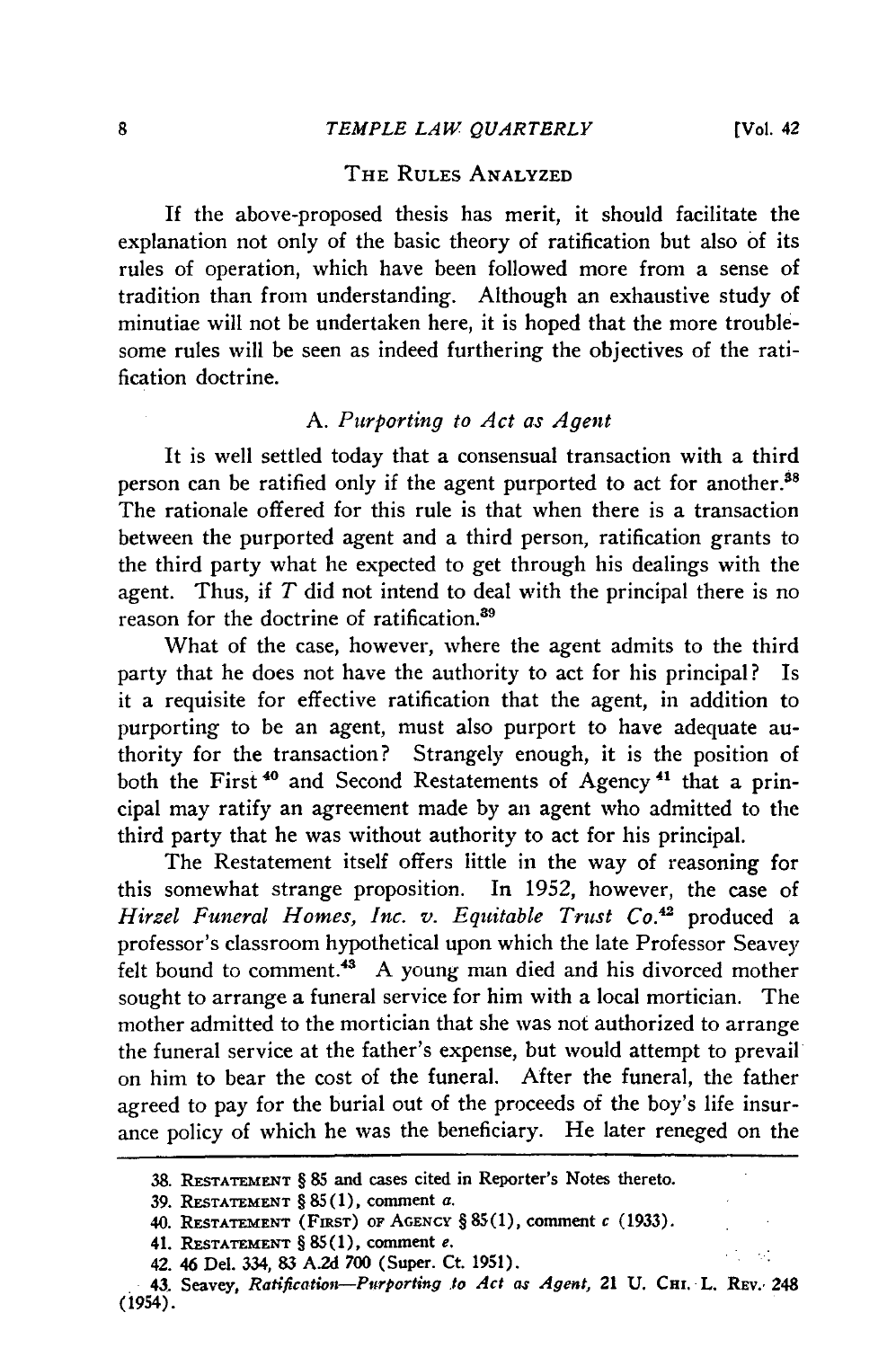agreement. The court held that the father's promise created no obligation to the mortician.

The person who acts as agent must purport to be the agent of the principal, and the contract must be made upon the faith and credit of the principal. Ratification means adoption of that which was done for and in the name of another; hence, the contract, at its inception, must purport to be the contract of the principal. It is not sufficient to constitute ratification that the contract may have enured to the benefit of a person sought to be charged as principal.<sup>44</sup>

#### *The Seavey Critique*

The *Hirzel Funeral Homes* case is especially valuable since it focuses directly on the issue of ratification. The father could not be held on traditional contract theory since he had agreed to pay the cost of the funeral only after the funeral had been performed. There was, therefore, no present consideration to support his promise to pay.

Seavey argues that there is no reason to require that the third person believe the agent to be authorized.<sup>45</sup> He contends that recovery based on ratification is beneficent and is designed to hurdle the technicalities of tort and contract so as to carry out the intent of the parties involved. If so, what harm is incurred in allowing the mortician to recover what he expected to receive? Furthermore, Seavey points out that according to the reasoning of the court the mortician would have been better off if the mother had lied to him and said that she was the authorized agent of her husband who had asked her to arrange for the funeral. Then there would have been the necessary purporting to act under the authority of another and the ratification would have been valid. As it was, there was no warranty of authority by the wife, and the mortician had no claim against the estate of the son since he did not intend to charge the estate and was not acting in the public interest; the mortician therefore paid for his folly by performing unrewarded labor.

Seavey charges that the court in *Hirzel* reached a result which was both unjust and unsupported by the authorities. He concludes:

The typical situation comparable to that in the case under discussion is that where a traveling representative having only power to make offers, as the other party knows, makes a tentative agreement, subject to approval by the principal.

9

 $44.46$  Del. at 337, 83, A.24 at 702 (quoting from Min. i.e. Darling, 8 Ind. App. 539, 544, 36 N.E. 173, 175 (1894).

<sup>45.</sup> Seavey, *supra* note 43, at 250.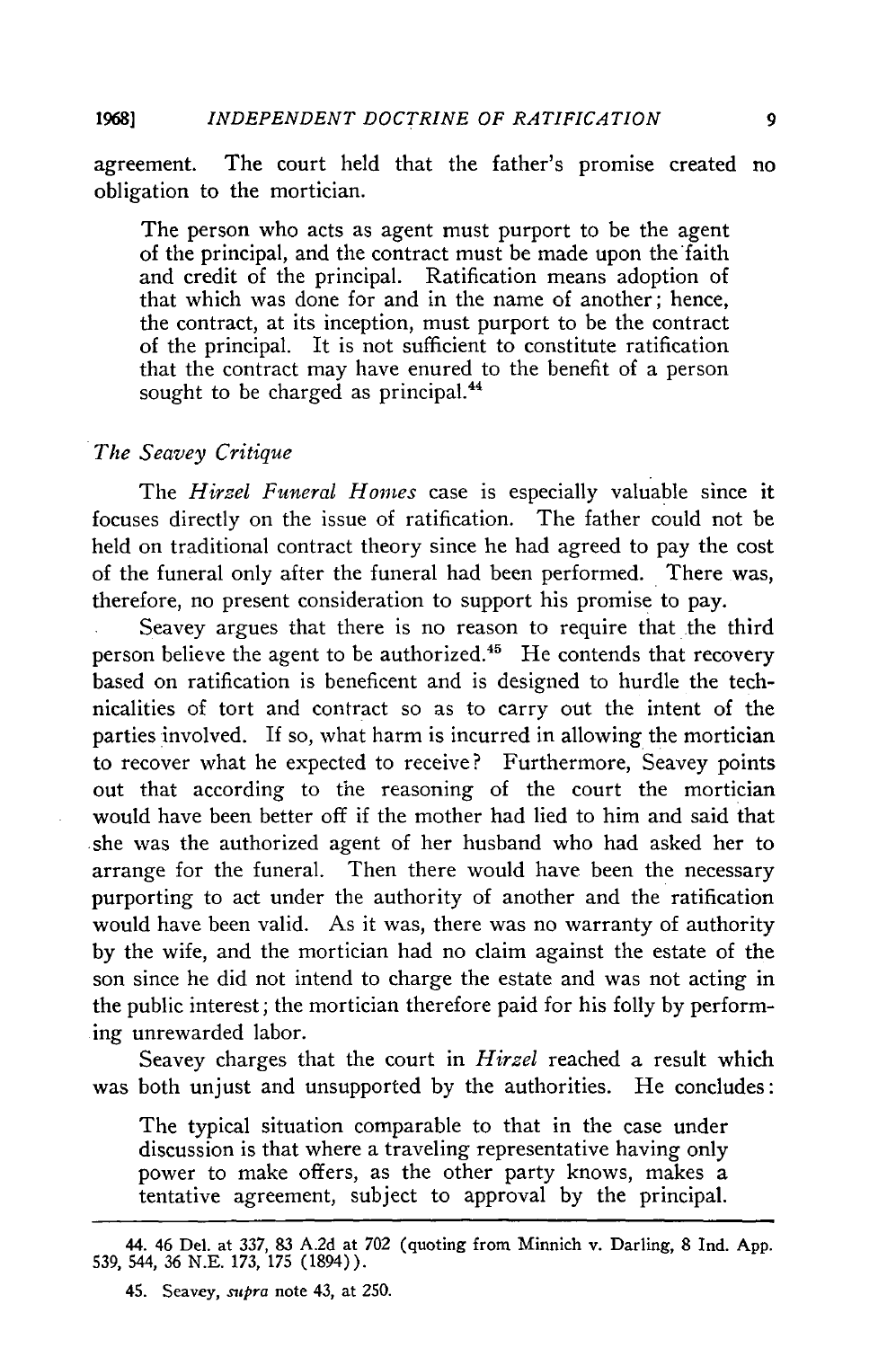In this situation the courts properly ignore the fact that the transaction does not purport to be a contract.<sup>46</sup>

#### *Purporting in Perspective*

It is this writer's opinion that *Hirzel Funeral Homes* reached a correct result and that Professor Seavey's analysis is mistaken in that it fails to account for the crucial value of agency involved in the doctrine of ratification.

In *Hirzel,* when the mother attempted to arrange for the funeral of her son, she informed the mortician of her lack of authority to bind the father to pay the funeral expenses. There was no attempt to induce the mortician to rely on an agency relationship. Nor was there any affirmation to the parties involved or to the business community at large **'7** that the mother was the agent of the father to arrange for the funeral. If the mortician decided with full knowledge of the facts to take a calculated business risk that he might not be paid, he cannot complain when the father, after agreeing to pay, reverses his position. Unless we are to frontally assault the contract doctrine that past consideration will not support a contract, there is no quid pro quo with which to hold the father to his promise.

Seavey expresses displeasure with the notion that the result in *Hirzel* would differ if the mother had lied and represented to the mortician that she was authorized to act for her husband. But it is submitted that it is entirely just for a different result to follow. If the mother had represented herself as an authorized agent and the father had then ratified, the transaction would have taken on the color of a normally completed business deal in which an agent had acted for a principal. As noted earlier, to disrupt the agency relationship once it has been confirmed is to foist a cruel hoax on the business community which of necessity must conduct the majority of its transactions through agents.

Under the above analysis, a principal is held if he ratifies an "agency" even though he receives no consideration; he is not bound if

*<sup>46.</sup> Id.*

<sup>47.</sup> Although cases on point are few, it seems to be the generally accepted rule that ratification will be effective if clearly made to any person and need not necessarily<br>be made to the agent or third party involved in the transaction. See MECHEM  $\S 216$ ;<br>RESTATEMENT §95. This is generally in line wi statement to the business community that one who purported to be an agent was in fact authorized should bring the question of the existence of the agency relationship to a close. This author regards as sheer folly the assertions by some courts and com-mentators that ratification is "merely an act of the mind" and that communication is only necessary for evidentiary purposes. *See,* e.g., Miller v. Chatsworth Say. Bank. 203 Iowa 411, *212* N.W. 722 (1927); Bayley v. Bryant, 41 Mass. (24 Pick.) 198 (1839) ; **RESTATEMENT** § 95, comment a.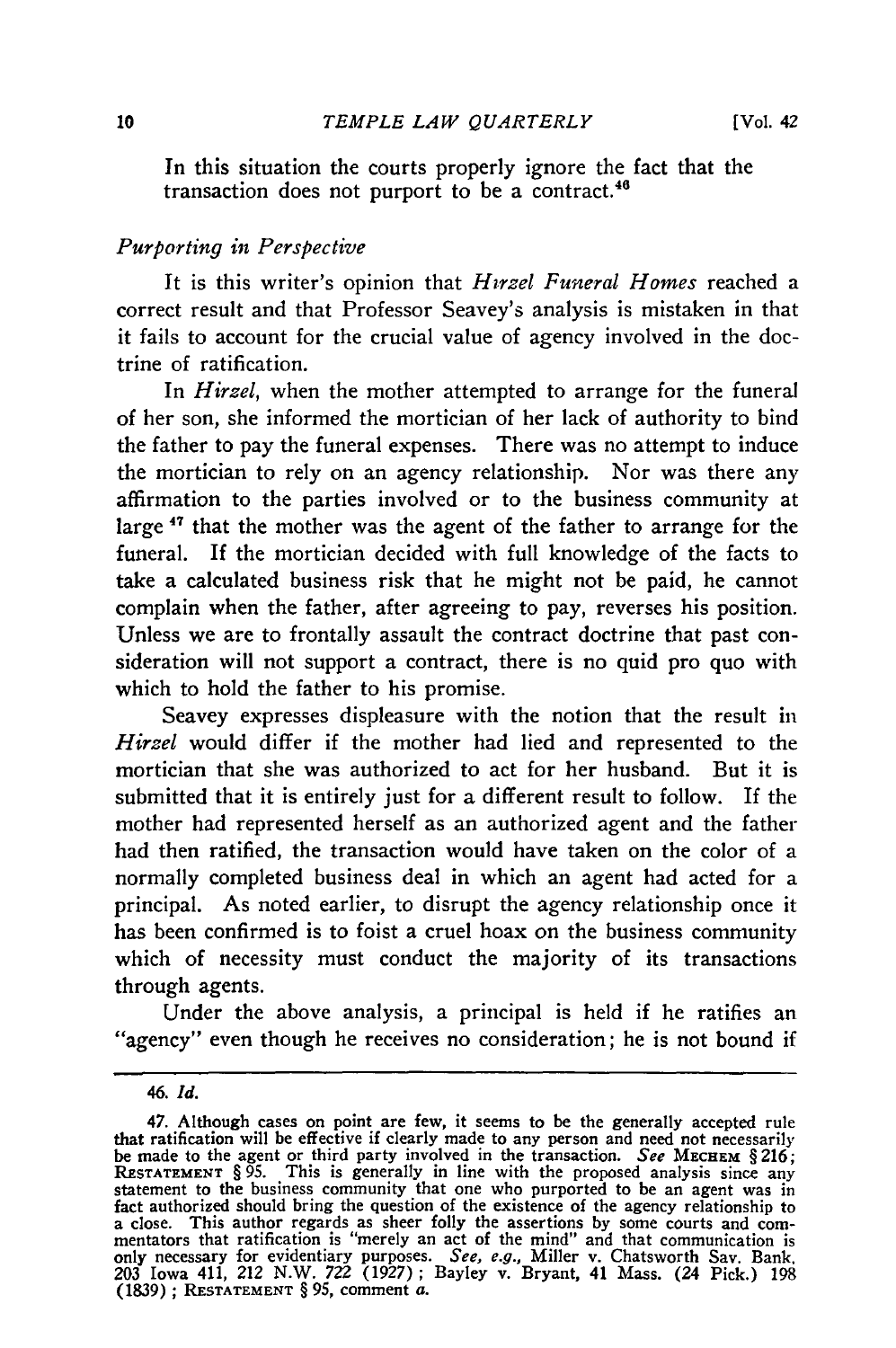he adopts a "contract" without consideration. This result is quite justifiable. If the person with whom the third party deals makes it clear that there is no agency relationship,<sup>48</sup> then the third party should suspect a subsequent promise from the "principal." He should know that the "principal" is making a promise without consideration, which is to say the least unusual in the world of commerce and invalid under the law of contract. One has the impression that too much attention has been directed to the underlying "contract" or "tort" which the principal is ratifying.49 It would be far more helpful to focus on the agency relationship; it is that relationship which may be ratified.<sup>50</sup>

48. If there is an agency, and the agent merely cautions the third party that he may be acting outside the scope of his authority, the principal may be bound when he ratifies. Although the third party took a calculated risk in dealing with the agent, the principal should be bound if the risk was reasonably induced by the existence of the agency relationship. He should not be bound, how *outside the scope of the agency that it bore no reasonable relation to it.* This is con-<br>sistent with the theory that the basis of the ratification doctrine is the fulfillment of the expectations of the business community in relying on the agency relationship. *Cf.* text accompanying notes 53-54 *infra,* where the third party and the agent agree that the formation of a contract is conditioned on the principal's acceptance.

49. If one views the ratification doctrine as a preserver of the integrity of the agency relationship once it has been confirmed **by** a purported principal, it becomes possible to construct a theoretical justification for ratification of a tort. The problem of tort ratification has been viewed with some concern **by** the most noted authors in the agency field. *See* **MECHEM** §§ 212-14; **SEAVEy** § **33E.** The usual situation in which the master benefits from the act of the servant which results in a tort does not presen serious theoretical difficulties. It is at least possible to rationalize liability to the principal on the ground that *respondeat superior* is designed to place the cost of doing business at the door of the entrepreneur chiefly benefiting from the activity which led to the tort. If the master has decided to accept the servant's activities as within the scope of his business even after the tort has been committed, then it is not unjust that he bear the burdens of the damage which the agent has wrought. *See* Dempsey v. Chambers, 154 Mass. **330, 28 N.E. 279 (1891).**

It is the case of negligence **by** an unauthorized person, usually a servant not acting within the scope of employment, that provides the most serious theoretical problem **Why** should the law impose liability on a master for having approved the tortious act of a servant acting outside the scope of his employment or of a person who was not even a servant at the time the tortious act was committed? If we assume that subsequent to the tortious act  $\overline{A}$  purported to have acted for  $\overline{P}$  and  $\overline{P}$  confirms that a master-servant relationship did in fact exist at the time of the tortious act, it does not appear unjust to bind  $P$  to his statement confirming the agency. Although the policy reasons for ratification are not as strong as in the contract area, they are not without validity. The master-servant relationship occurs with such frequency and its conse- quences are so far-reaching that once representations of its existence are confirmed *<sup>T</sup>* should be able to rely on the finality of such a statement. It should be noted that again this author finds himself in substantial opposition to the Restatement of Agency position which permits ratification of a tort if "the one doing the act *intends* or purports to perform it as the servant of another." **RESTATEMENT** §85(2) (emphasis added). Unless the master benefits from the activity of the servant, the mere intention of the servant to act for the master without purporting to  $T$  that such was his intent should not suffice for the imposition of liability.

50. *Cf.* Keighly, Maxsted **&** Co. v. Durant, [1901] A.C. 240; M. **FERSON,** PRIN-CIPLES OF AGENCY  $\S$  234 (1954); MECHEM  $\S$  204. If this view is taken of the ratification doctrine, there is no difficulty at all in explaining why an undisclosed principa may not ratify a contract. When an agent secretl principal who gave him no authority to contract, there is no representation to anyone in the business community that he intended to act as agent. To permit the principal to ratify would serve no purpose whatsoever.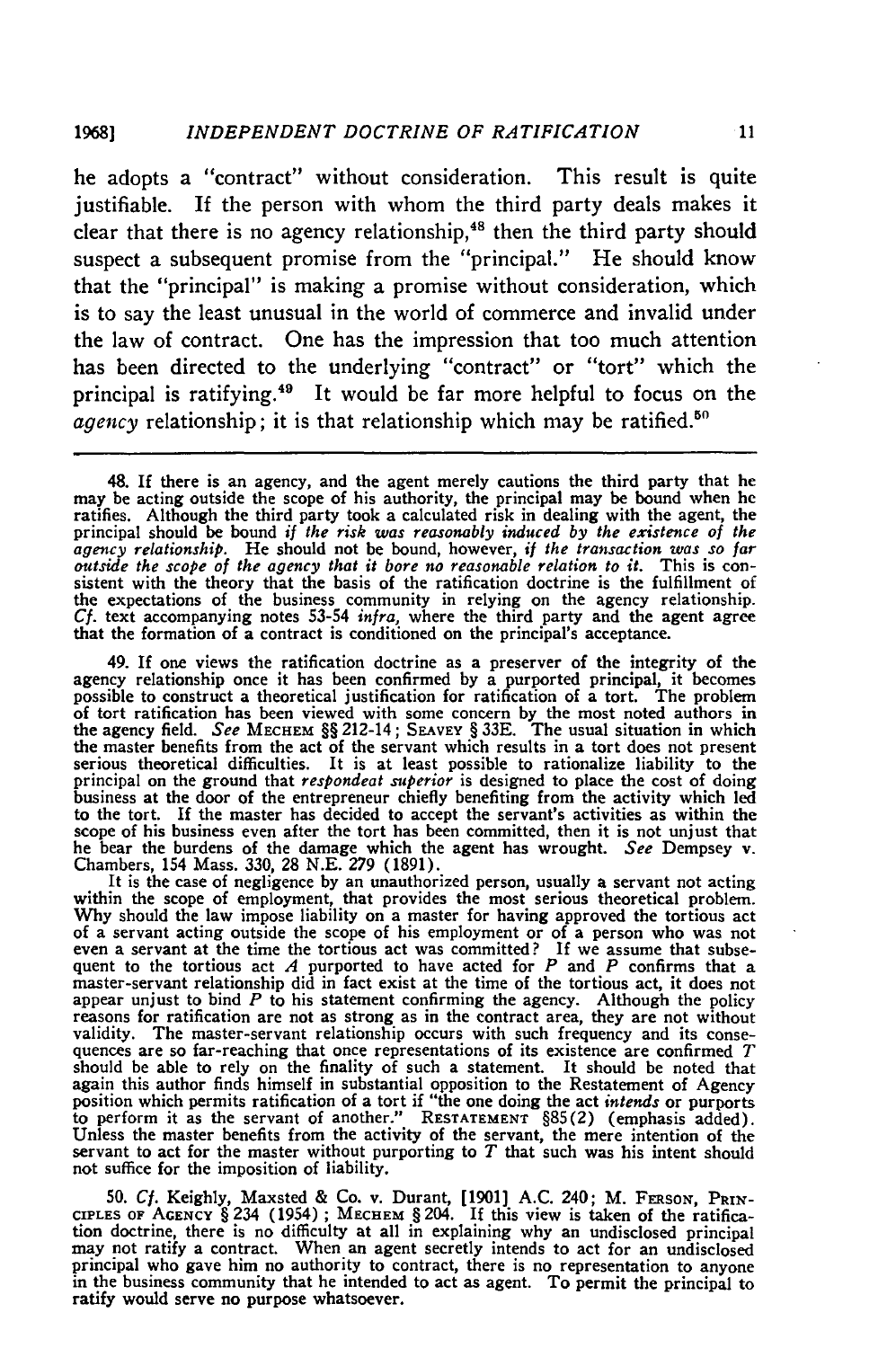#### *Ratification Mislabeled*

Contrary to Seavey's assertion the cases do not support his position that there may be ratification where the agent admits to the third party that he is not authorized to contract for the principal. *Wilkins v. Waldo Lumber Co.*<sup>51</sup> is cited as typifying the case in which courts are willing to find ratification without the agent purporting to be authorized. In *Wilkins* a traveling representative having power only to make contracts subject to approval by his principal offered to purchase an entire lot of sawed wood lumber from the plaintiff. A contract with the plaintiff was signed by the agent subject to confirmation by the principal. Although the defendant-principal never formally confirmed the contract, several days after it was executed a company began removing the lumber from the plaintiff's lot at the principal's direction. Subsequently the defendant sought to alter the terms of the contract as agreed upon between the agent and the plaintiff. The court held that the defendant had ratified the contract by removing and hauling the lumber from the plaintiff's lot. That the agent's lack of authority to contract was known to the plaintiff is claimed to be proof that an agent's act may be ratified even if the third party knows of the agent's lack of authority.

It must be conceded that the court in *Wilkins* does find for the plaintiff on the basis of ratification, as do other courts in very similar fact situations.52 But it is indeed difficult to understand why courts in these situations strain for the rather esoteric doctrine of ratification when simple contract law could resolve the cases with ease. When a third party contracts with an agent whose sole function is to make offers subject to confirmation by a principal and the principal subsequently manifests to the third party by either word or deed that he agrees to the contract, there is offer and acceptance in the traditional sense.<sup>53</sup> It is ludicrous to talk in terms of ratification of an agency in

51. 130 Me. 5, 153 A. 191 (1931).

53. Cole-McIntyre-Norfleet Co. v. Holloway, 141 Tenn. 679, 214 S.W. 817 (1919) often cited together with *Wilkins* for the "purporting" rule, is really a prototype of contract cases in which acceptance of a contract is accomplished **by** silence due to ex-tenuating circumstances. The facts indicate that in March 1917, a Cole-McIntyre traveling salesman solicited and received a written order from Holloway for 50 barrels of meal. The order expressly stated that the salesman had no power to make a contract and that the order would not be binding until accepted by the seller at its own office. From the court's statement it may be presumed th **by** the seller, but it said and did nothing in consequence thereof until two months later

**<sup>52.</sup>** Cases frequently cited as supporting the proposition that ratification is ap-plicable even when the agent admits his lack of authority are Slater v. Berlin, 94 A.2d 38 (D.C. Mun. Ct. App. 1953); Public Sav. Ins. Co. of America v. Greenwald, 68<br>Ind. App. 609, 121 N.E. 47 (1918). See also Gran v. Board of Educ., 274 Minn. 220,<br>143 N.W.2d 246 (1966); McCrillis v. A & W Enterprises, Inc., S.E.2d 281 (1967). Under closer scrutiny these cases are easily explained on strict contract theory without resort to tortured analysis based on ratification. The analysis would be similar to that in *Wilkins.*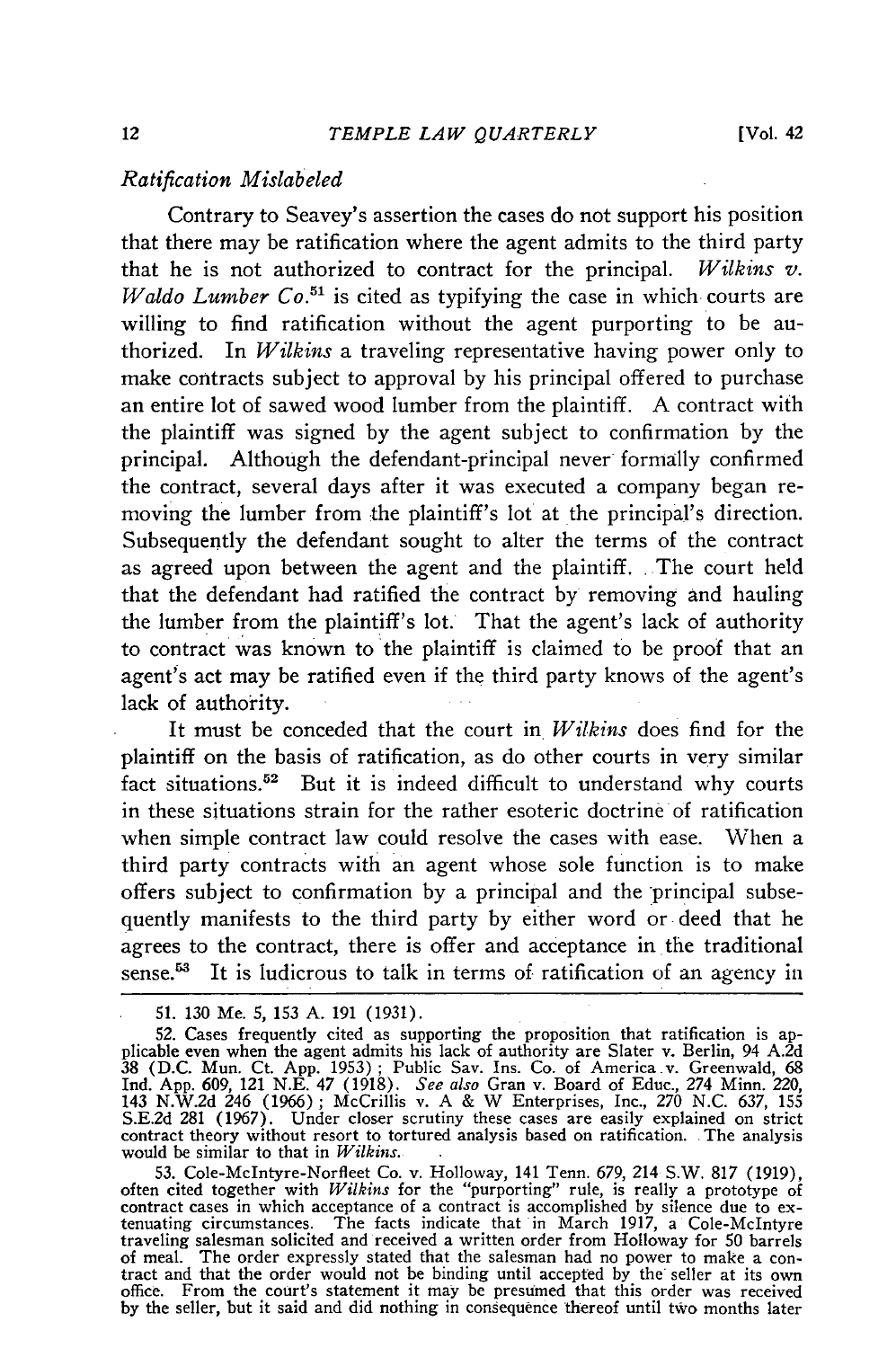these cases when all parties were apprised of the fact that the agent; was not contracting in his capacity as agent but was merely transmitting the offer to the principal for confirmation. The contract is valid as between the principal and the third party because they have objectively manifested to one another their consent to contract. Of course, under a simple contract analysis, the contract is formed when the principal manifests his consent to the third party. However, in the case of the traveling agent who contracts subject to confirmation by his principal, the contract is often considered to be in force from the date of the original agreement with the agent. This would appear to be more consistent with the ratification doctrine and the "relation back" concept than with contract analysis. There is no real difficulty here, however, for the principal and the third party may include in their present agreement a term that the contract be considered made as of the time and place of the agreement with the agent.<sup>54</sup>

#### *B. Withdrawal Before Ratification*

One of the most troubling problems with the ratification doctrine is the rule that if *T* learns of the agent's lack of authorization prior to  $P$ 's ratification,  $T$  may withdraw, thus denying  $P$  the right to ratify.<sup>55</sup> The rationale supporting this rule has been that it would be unfair to hold  $T$  to an offer for which no consideration has been given.<sup>56</sup> On the other hand, it has been clearly recognized that ratification is not based in any way on traditional offer and acceptance analysis.<sup>57</sup> The resulting inconsistency in the application of contract principles may be avoided, however, if the rule of ratification is explained by the principle that a business transaction completed through an agent and confirmed should not later be called into question. There is then no difficulty in explaining the "withdrawal" rule. It is only after confirmation of the agency that the business world takes offense when a principal seeks to revoke the agency. Prior to ratification nothing is lost if *T* wishes to withdraw since no confirmation has been made to the business com-

- 55. *See* text accompanying notes 16-18 *supra.*
- 56. *See* text accompanying notes 18-19 *supra.*
- *57. See* text accompanying notes 3-7 *supra.*

when the buyer asked for the meal to be shipped. At that time, the seller notified the buyer that the order was rejected. In the meantime, war had been declared and prices had risen. The court held that the seller's delay in informing the buyer was unreasonable and that it operated as an acceptance of the order. For a discussion of this case see Comment, *When Silence Gives Consent,* 29 YALE L.J. 441 (1920). It is indeed difficult to see how this case even relates to the problem of ratification. *But see* **RESTATEMENT,** Reporter's Notes to § 85.

<sup>54.</sup> Seavey, *The Rationale of Agency,* 29 YALE L.J. 859, 890 (1920). If the parties do not include such a term, the court may nonetheless conclude that the earlier date is more consistent with ordinary business practice and is therefore the implied intent of the parties.